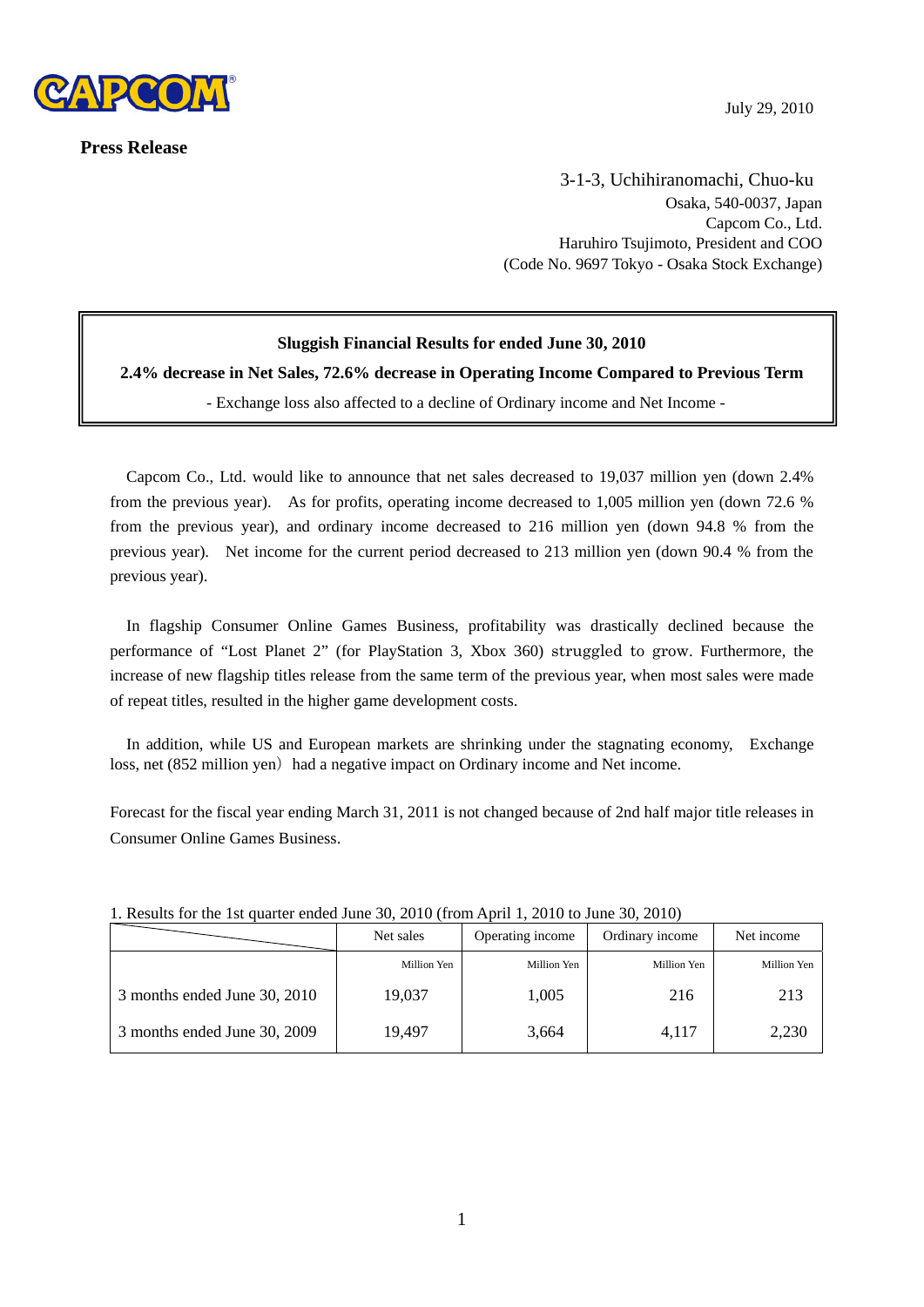2. Earnings forecast for the fiscal year ending March 31, 2011

|                                    | Net Sales   | Operating<br>Income | Ordinary<br>Income | Net Income  | Earnings per<br>Share of<br>Common Stock |
|------------------------------------|-------------|---------------------|--------------------|-------------|------------------------------------------|
|                                    | Million Yen | Million Yen         | Million Yen        | Million Yen | Yen                                      |
| 6 months ending September 30, 2010 | 45,300      | 4,800               | 4,700              | 2,900       | 49.08                                    |
| Year ending March 31, 2011         | 95,000      | 15,000              | 14,000             | 8,000       | 135.39                                   |

### 3. Status of Each Operational Department

### (1) Consumer Online Games

|                  |                |                | (Unit: Million Yen) |
|------------------|----------------|----------------|---------------------|
|                  | 3 months ended | 3 months ended | Difference          |
|                  | June 30, 2009  | June 30, 2010  | (%)                 |
| Net sales        | 14,148         | 14,995         | $6.0\%$             |
| Operating income | 4,711          | 1,784          | $-62.1\%$           |
| Operating margin | 33.3%          | 11.9%          |                     |

- a. In this business segment, "Super Street Fighter IV" (for PlayStation 3, Xbox 360) and the online exclusive title "Monster Hunter Frontier Online" (for PC, Xbox 360) showed steady growth. However, overall sales remained stagnant due to weak performances of some titles: "Lost Planet 2" (for PlayStation 3, Xbox 360), one of our featured products, underperformed its projection substantially; "Monster Hunter Tri" (for Wii) grew at sluggish pace; newly-released "Ghost Trick" (for Nintendo DS) struggled.
- b. The resulting net sales was 14,995 million yen, and the operating income was 1,784 million yen partially due to an increase in software development expenses for the release of flagship software products.

## (2) Mobile Contents

(Unit: Million Yen)

|                  | 3 months ended<br>June 30, 2009 | 3 months ended<br>June 30, 2010 | Difference<br>$(\%)$ |
|------------------|---------------------------------|---------------------------------|----------------------|
| Net sales        | $\overline{\phantom{a}}$        | 680                             |                      |
| Operating income | $\overline{\phantom{0}}$        |                                 |                      |
| Operating margin | -                               | 14.3%                           |                      |

a. The market for mobile phone games is growing rapidly. In order to expand our business, we started distributing "Resident Evil 4 iPad edition", and the number of downloads of the software has been increasing gradually. In addition, those games released for iPhone/iPod touch in the previous term, namely "Street Fighter IV" and "Phoenix Wright: Ace Attorney", achieved their projected sales.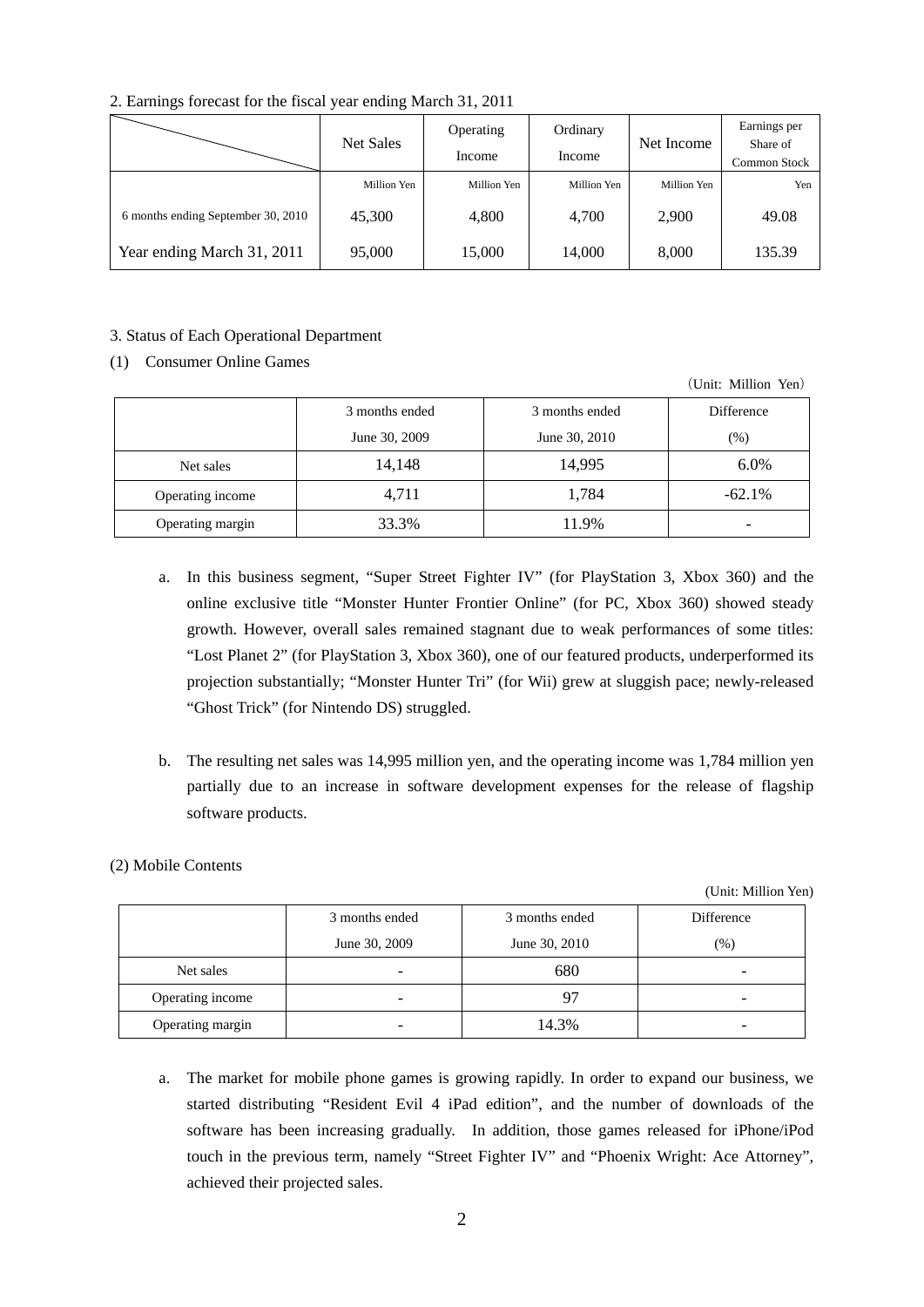b. The resulting net sales was 680 million yen, and the operating income was 97 million yen.

## (3) Arcade Operations

|                  |                |                | (Unit: Million Yen) |
|------------------|----------------|----------------|---------------------|
|                  | 3 months ended | 3 months ended | Difference          |
|                  | June 30, 2009  | June 30, 2010  | $(\%)$              |
| Net sales        | 2,926          | 2,630          | $-10.1\%$           |
| Operating income | 114            | 178            | 56.1%               |
| Operating margin | 3.9%           | 6.8%           |                     |

- a. One of our main focuses in this business segment was to acquire new customers while retaining our existing ones. Organizing a variety of events, offering special discount days, and renovating arcades are just few examples of such efforts.
- b. Improvement of profitability was another area we worked on by controlling investments, reducing operation costs, and planning business expansion in line with current market conditions. As part of such efforts, we closed one unprofitable arcade; therefore, the total number of our arcades became 37 as of the end of this fiscal period.
- c. The resulting net sales decreased to 2,630 million yen, whereas the operating income increased to 178 million yen thanks to the success of our profitability improvement strategy.

(Unit: Million Yen)

|                  | 3 months ended           | 3 months ended | Difference |
|------------------|--------------------------|----------------|------------|
|                  | June 30, 2009            | June 30, 2010  | (% )       |
| Net sales        |                          | 252            |            |
| Operating income | $\overline{\phantom{0}}$ | $-169$         |            |
| Operating margin |                          | $-67.1\%$      |            |

### (4) Amusement Equipments

- a. Under the circumstances whereby arcade operators are restricting their purchases, sales of arcade game machines remained sluggish. This unsatisfactory result is also attributable to a lack of new products which caused the main activity in this area to be the business of existing game machines. As for the Pachislo machine business, "Onimusha : Dawn of Dreams" grew steadily.
- b. The resulting net sales decreased to 252 million yen, and the operating loss was 169 million yen.